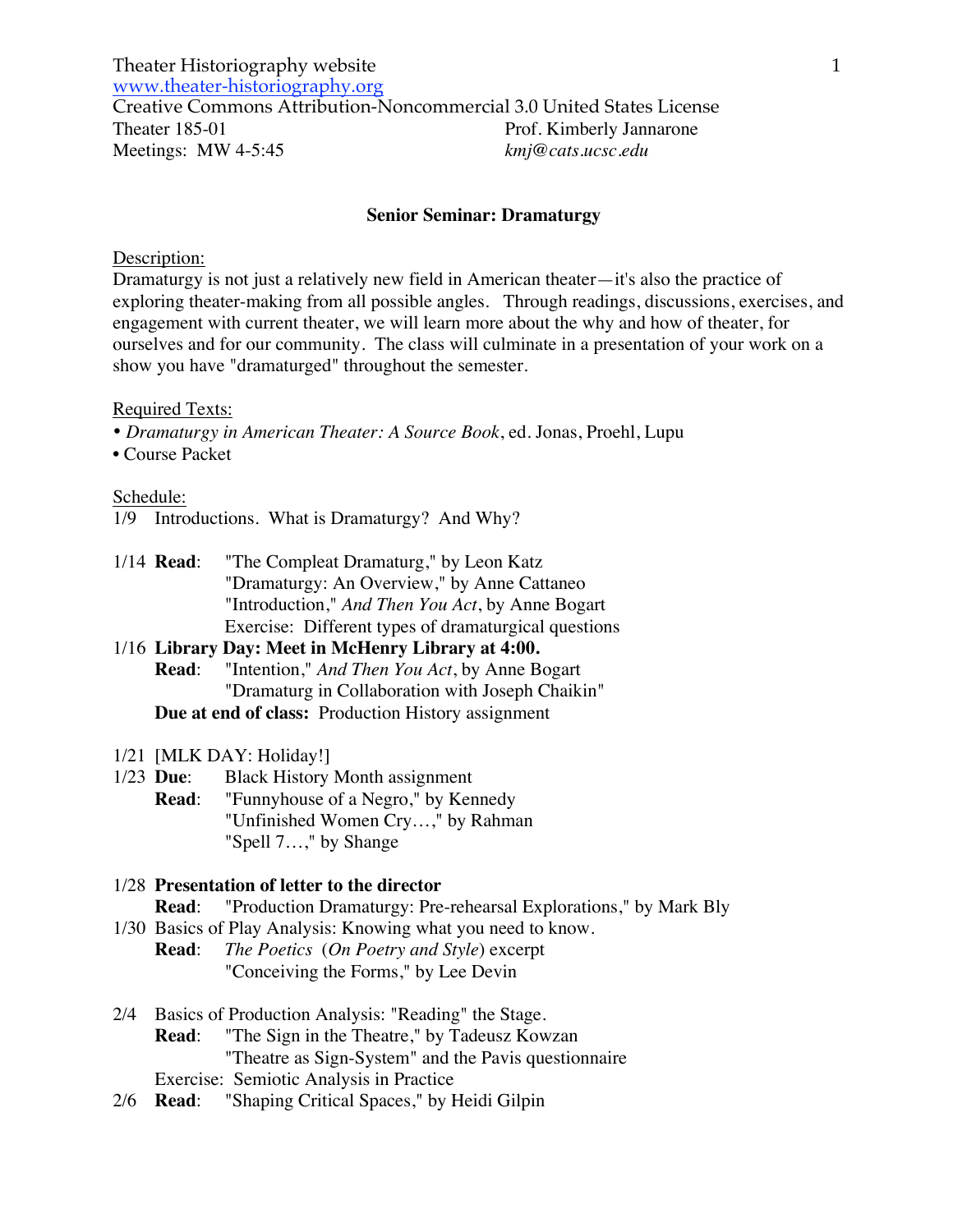"Source-Work, the Viewpoints, and Composition: What are They?" by Tina Landau Exercise: Analyzing movement **Guest Speaker**: Sommer Ulrickson

## 2/11 **Present production history**

**Read**: "The Dramaturgy Reader," by Mark Lord "Textual Collidings," by Jim Niesen "Dramaturgy on the Road to Immortality: The Wooster Group"

Exercise: Adapting non-dramatic works into theater

- 2/13 **Read**: "Rebottling," by Cary M. Mazer "Aiming the Canon at Now," by Susan Jonas "The Dramaturg and the Irrational," by Jayme Koszyn Exercise:Conceptualizing classic plays
- 2/18 [Holiday]
- 2/20 **Read**: *Woyzeck* **Discuss** *Random With A Purpose 16*
- 2/25 **Due**: Version of *Woyzeck*

**Read**: "Terror" and "Embarrassment," by Anne Bogart

- 2/27 The role of visual research.
	- **Read**: "Exploration through Imagery: Gregory Gunter Talks about Working with Anne Bogart"

"Visual Composition, Mostly," by Richard Foreman

## **Production Discussion**

- 3/3 **Present visual research** Guest speaker: Roger Copeland
- 3/5 **Read**: "Tony Kushner's *Angels*," by Susan Jonas **Discuss production**
- 3/10 **Present historical and/or contemporary research**
- 3/12 **Read**: *Helen* **Production discussion**
- 3/17 **Read**: "The Program as Performance Text," by Nicholas Rzhevsky

# **Present ideas for programs or post-production talk**

Wrap-up!

# FINAL **Presentation of casebooks**

Friday, March 21, 7:30–10:30 P.M.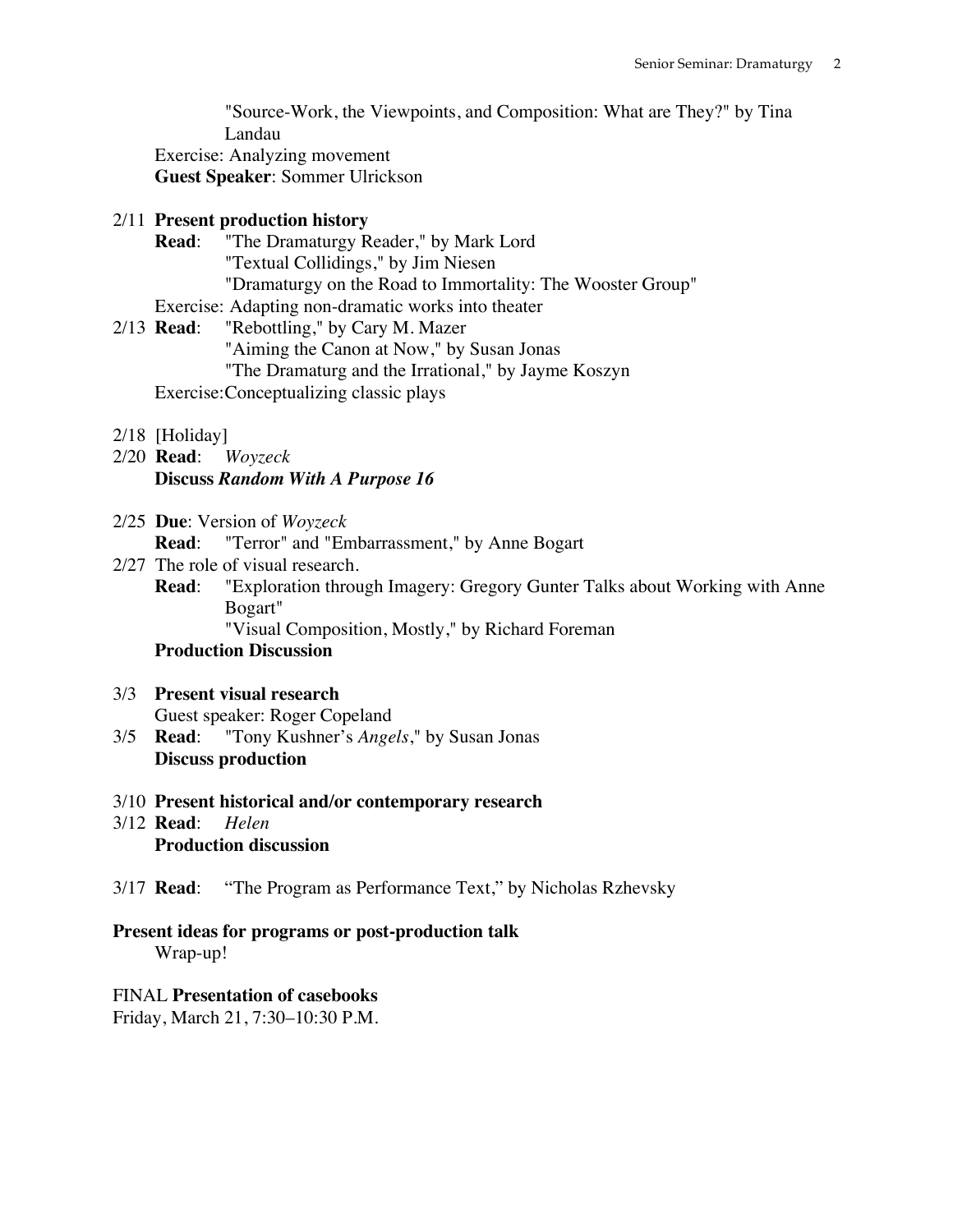Academic Integrity

The official UCSC policy governing Academic Integrity is available at http://www.ucsc.edu/academics/academic\_integrity/. Suspected cases of plagiarism or other cheating will be handled strictly according to those policies. If you have any questions about what exactly constitutes plagiarism, please read the website and talk to me. I don't accept papers that have been submitted to other classes.

## Requirements

Attendance, participation, post-show discussions, in-class exercises (15%) Assignments: Library research (5%)

Choosing a one-act play (5%) Version of *Woyzeck* (10%)

3-pp review of one of the required productions (due on the day of class discussion) (10%) In-progress versions of the below:

Letter to the Director (5%) Production History (5%) Visual Research (5%) Historical and/or contemporary Research (5%) Programs or Post-Production Talk (5%) Final Production Casebook 30%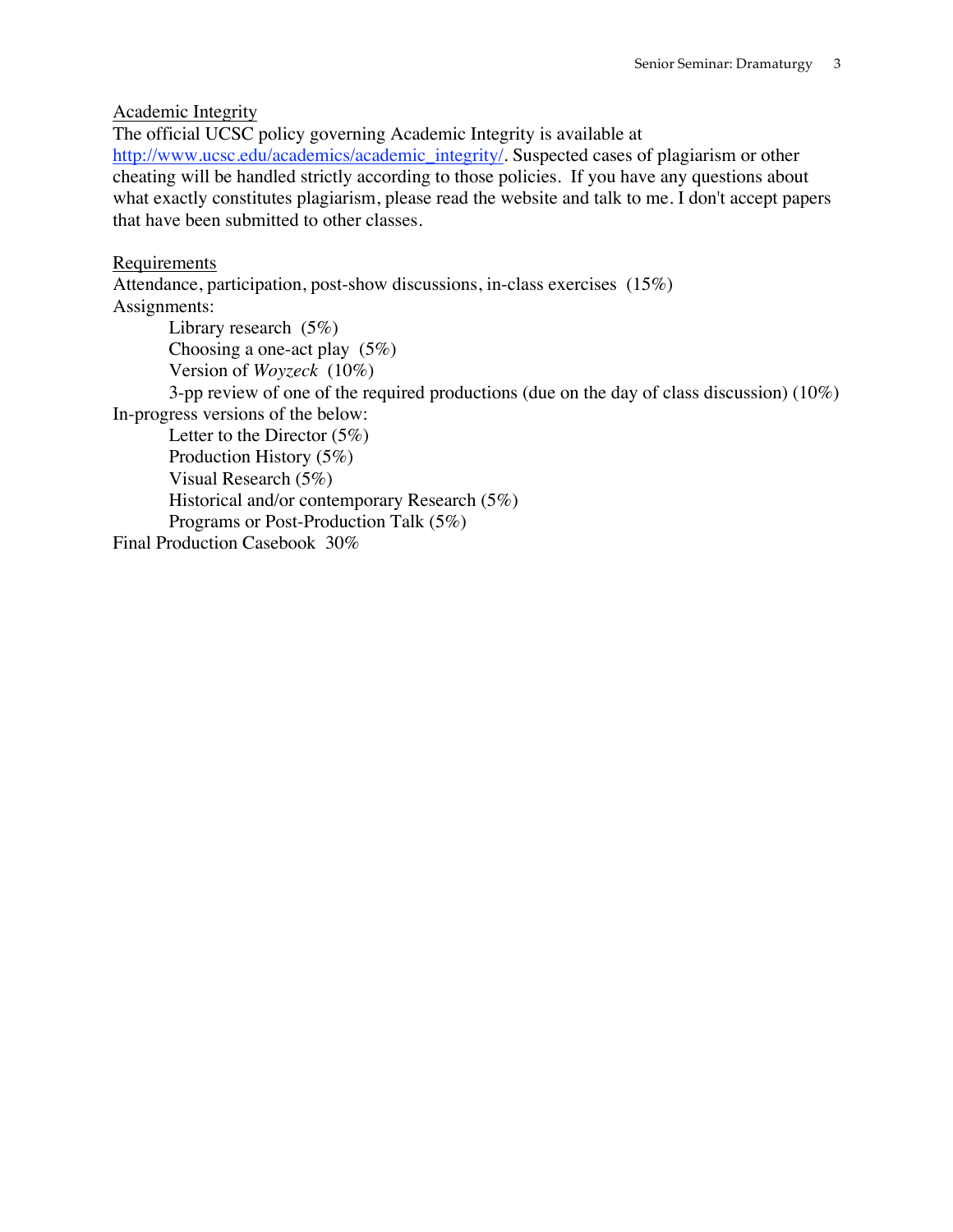# **Final Project: Production Casebook**

- Can be done singly or in pairs
- Will result in a complete production casebook, including:

Letter to Director Production History Historical and/or contemporary research Visual Research Program notes Post-Production Talk Script/parts of script

This can take any (theatrical) form. The point is to create an idea for performance, which you do the dramaturgy for. The project will begin with a "Letter to the Director" that states your intentions. As with all good productions, your concept will evolve throughout the course of the project. But you must start somewhere.

Ideas:

\***Stage a classic play**. (Shakespeare, the Greeks, etc.) It will have an extensive performance history, and it will provide rich grounds for historical/production research, textual shaping, contemporary analysis (why do it now?), etc.

\***Choose a play that presents a huge social problem for contemporary audiences.** (*Taming of the Shrew, Uncle Tom's Cabin*, etc.) Figure out why you want to address this problem now. This will focus on contemporary analysis, research, and textual shaping. You may need to adapt the text for your project—weave, splice, interlink, etc.

\***Adapt a non-theatrical text for the stage**. Or assemble pieces of drama, poetry, prose, visual art, news reports, media, into a dramatic piece. This will be most useful for people interested in the creative/collaborative aspects of dramaturgy.

\***Pick a contemporary play and go for it**. This will give you the satisfaction of doing a complete production and critical history and showing off your powers of analysis and social awareness.

Find something that intrigues, excites, stimulates, or angers you, and make sure you feel a NEED for its creation as a theater piece.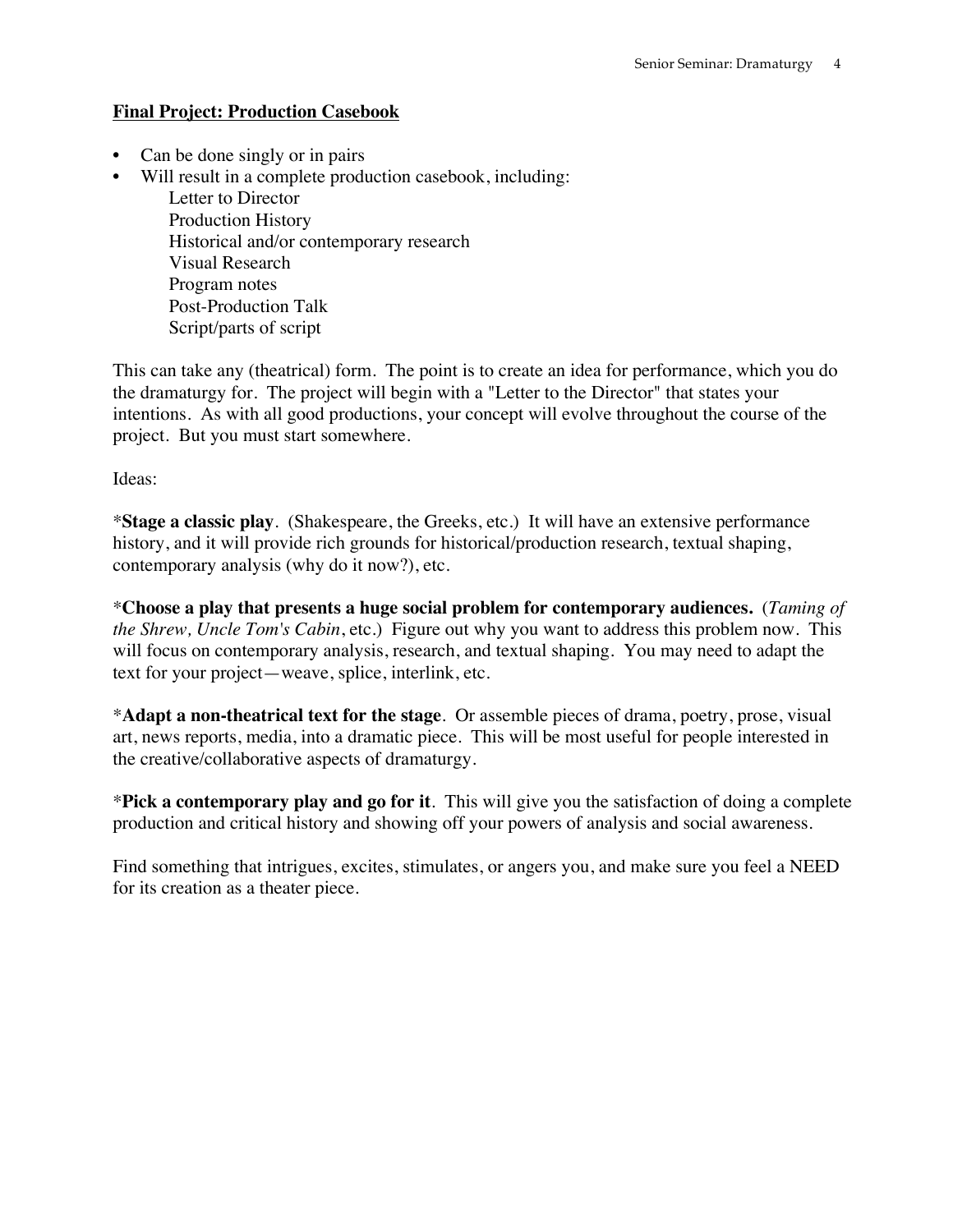## **Choosing a One-Act Play Assignment**

Senior Seminar: Dramaturgy Assignment due Wednesday, Jan. 23

Write a 2pp letter to a director or artistic director in Santa Cruz describing your choice of play for February's Black History Month celebration. You have been charged with choosing between Adrienne Kennedy's *Funnyhouse of a Negro*, Aishah Rahman's *Unfinished Women Cry*..., and ntozake shange's *Spell #7...*. The director has decided to do a one-act play by an African-American woman, and cannot decide between these 3.

Your brief (two-page) letter should clearly state why the play you have chosen will be the best choice for the specific audience (at UCSC, or if you wish, in Santa Cruz at large). You should address (briefly) questions of dramatic construction, social relevance, accessibility, theatricality, language, etc. In other words, *make a good argument*. Don't just say which one you like best.

Use the readings to help you determine what kinds of questions you, as a good dramaturg, should ask.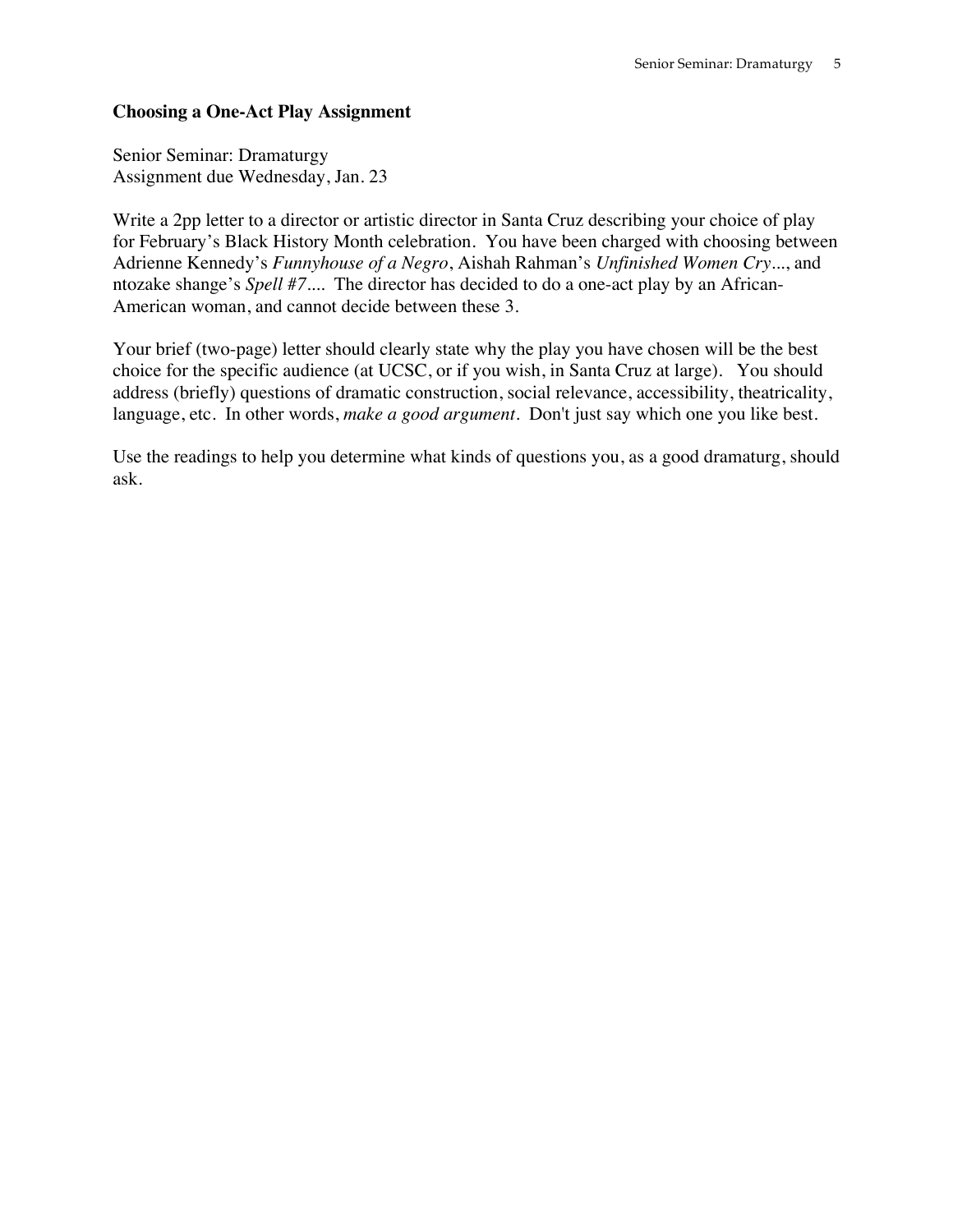## *Woyzeck* **assignment**

Due Feb 25 in class Length:3-4pp

Read the play carefully 2-3 times, keeping in mind that the scene order before you is arbitrary. (The scenes were found on separate pages and have been put together in a mostly linear narrative.) Think about what themes and questions emerge for you and how to effectively bring them to life theatrically.

Come up with a production concept. Outline it clearly and succinctly. For the purposes of this assignment, you *must* re-arrange the scenes to fit your vision, and some *must* be cut. This concept must involve the following (not necessarily in this order):

- 1. Where you want to stage it (campus, downtown, which venue) and why.
- 2. A list of themes/questions you want to explore.
- 3. A new order for the scenes. (i.e., 4, 3, 7, 12, 1, .....)
- 4. A justification for the first scene (why it's first) and the last scene (why it's last).
- 5. A justification of why you've cut the scenes you've cut.
- 6. Basic design ideas and reasons.

-Stage: proscenium? environmental? In the round?

-For lights and costumes, you may choose a color palette or something similar to indicate your general atmosphere and semiotic direction.

### Goals for this assignment:

To think about play structure and theatricality, dramaturgically speaking. To put your thoughts into effective theatrical practice. To be specific about the thought behind a production.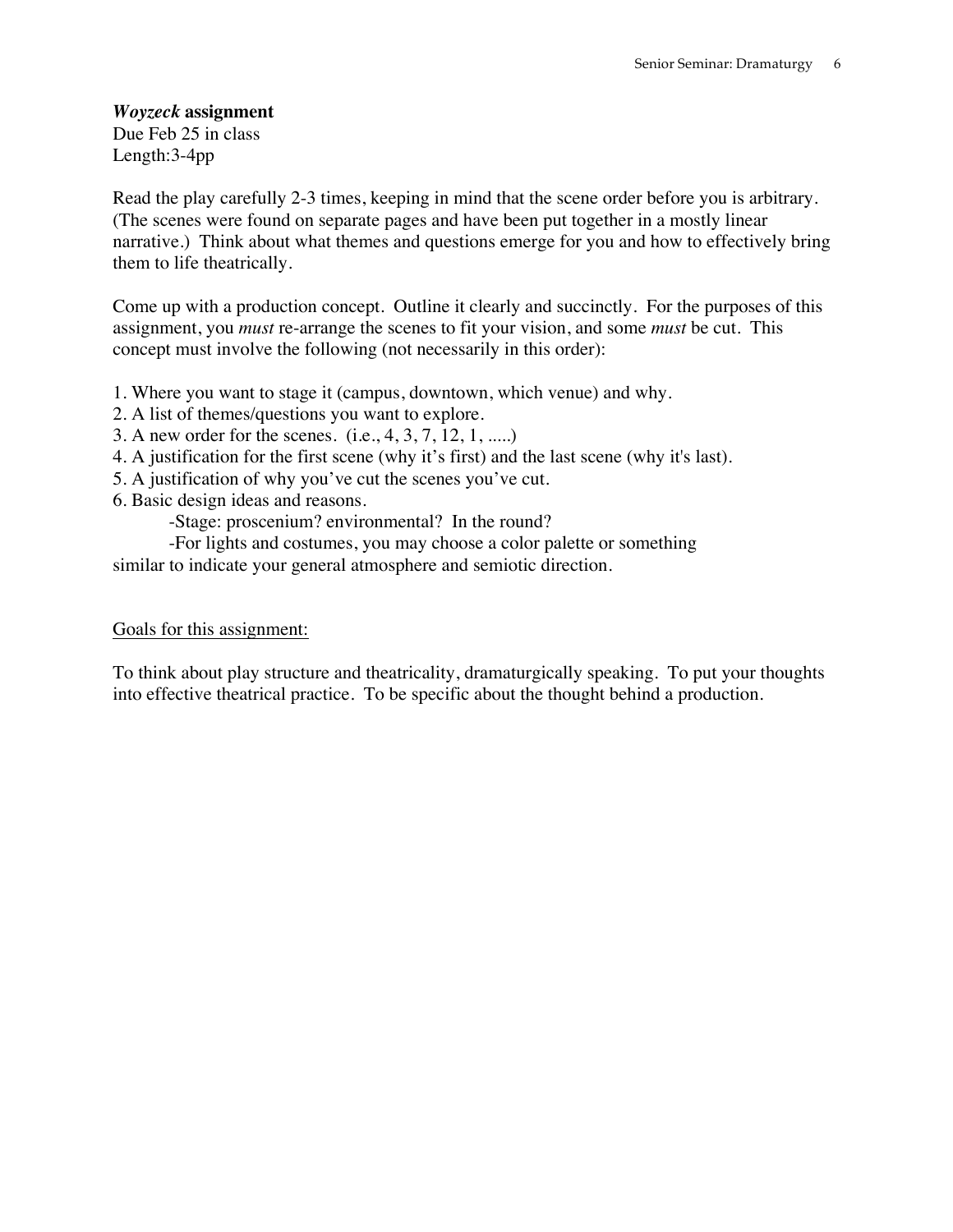Final Assignment, due Wednesday, March 21 (during final, 7:30-10:30pm)

# **Dramaturgy Production Casebook**

*Why a dramaturgy casebook?* A dramaturgy casebook encompasses all aspects of production. It is the compilation of information and ideas you have had while thinking about and working on a project. The casebook is the only written document that records the conceptual process as well as the research that went into the show. For this reason, it will be invaluable to people who want an insight into your work—what your process was, what helped shape your production, what research you did, etc.

A Table of Contents is strongly encouraged.

Contents will include:

- I. Letter to Director
- II. Production History
- III. Historical and/or Contemporary Research
- IV. Visual Research
- V. Program Notes (layout optional)
- VI. Post-Production Talk
- VII. Script/parts of script

**I. Letter to Director. (2-3pp)** This will have evolved since your original letter; i.e., *revise it*. You may choose to still address it to the director; however, you might try writing it as a letter for "posterity." The letter should:

- outline basic ideas/goals for the show
- acknowledge difficult questions/obstacles faced
- articulate what, for you, is of the utmost importance in doing the show

**II. Production History**. **(10-15 relevant reviews)** Has this play been done before? If not, has something very like it been done that we should know about? (probably)

- What did that production look like?
- Who was involved?
- What was that production's goals?
- What did the reviewers have to say about it?
- Was it popular? controversial? unnoticed?

**III. Historical/Contemporary Research**. **(As much as necessary.)** If you are doing a period piece, this is where your historical research comes into play. Try to supply only the most important facts, and put them in easy-to-read formats. For example:

• If you are doing a Shakespeare history play, your duty is to supply relevant historical data about the period the play is written in.

• You should consider whether or not research about Shakespeare's own time period is necessary.